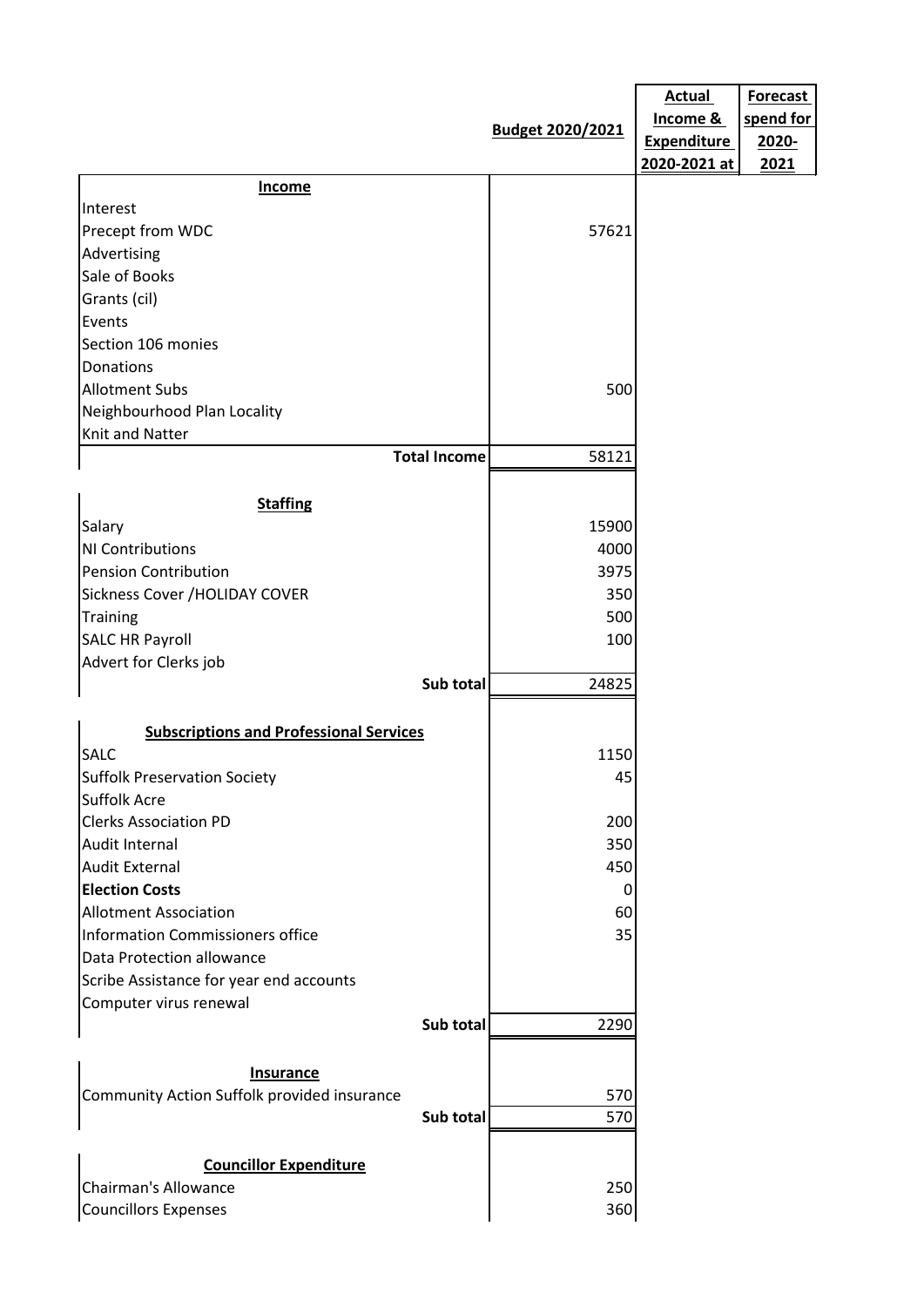| <b>Councillors Mileage Claims</b><br><b>Councillors Allowance</b> |                  | 200<br>250 |
|-------------------------------------------------------------------|------------------|------------|
| <b>Councillor's Training Courses</b>                              |                  | 100        |
|                                                                   | <b>Sub Total</b> | 1160       |
|                                                                   |                  |            |
| <b>Office Costs</b><br>Room Hire - Methodist Hall                 |                  |            |
| Stationery/office equipment                                       |                  | 700        |
| Software Licences - website                                       |                  | 100        |
| Software Licences (scribe)                                        |                  | 370        |
| Electricity                                                       |                  | 600        |
| Telephone & Internet Rental                                       |                  | 1000       |
| <b>Confidential Shredding</b>                                     |                  | 60         |
| Maintenance - General including office equipment                  |                  | 500        |
| Cleaning                                                          |                  | 20         |
| Postage                                                           |                  | 80         |
|                                                                   | <b>Sub Total</b> | 3430       |
|                                                                   |                  |            |
| <b>Repairs and Maintenance</b>                                    |                  |            |
| <b>General Repairs</b>                                            |                  | 250        |
| <b>Bus Shelter Cleaning</b>                                       |                  | 900        |
| installation of Christmas light/replacement                       |                  | 450        |
|                                                                   | Sub total        | 1600       |
|                                                                   |                  |            |
| <b>Grounds Maintenance</b>                                        |                  |            |
| <b>Grass Cutting</b>                                              |                  | 600        |
| Hanging Baskets Maintenance                                       |                  | 3300       |
| Christmas Tree                                                    |                  | 450        |
| Allotments                                                        |                  | 100        |
| Allotments Water usage                                            |                  | 250        |
|                                                                   | Sub total        | 4700       |
| <b>Magazine</b>                                                   |                  |            |
| Printing costs                                                    |                  | 2700       |
| <b>Distribution Cost</b>                                          |                  | 1200       |
|                                                                   | Sub total        | 3900       |
| <b>S137 Monies</b>                                                |                  |            |
| S137 Charitable donations                                         |                  | 2000       |
| S137 (IMPACT)                                                     |                  | 5000       |
|                                                                   | Sub total        | 7000       |
|                                                                   |                  |            |
| CL                                                                |                  |            |
| <b>CIL Expenditure</b>                                            |                  |            |
|                                                                   |                  |            |
|                                                                   | Sub total        |            |